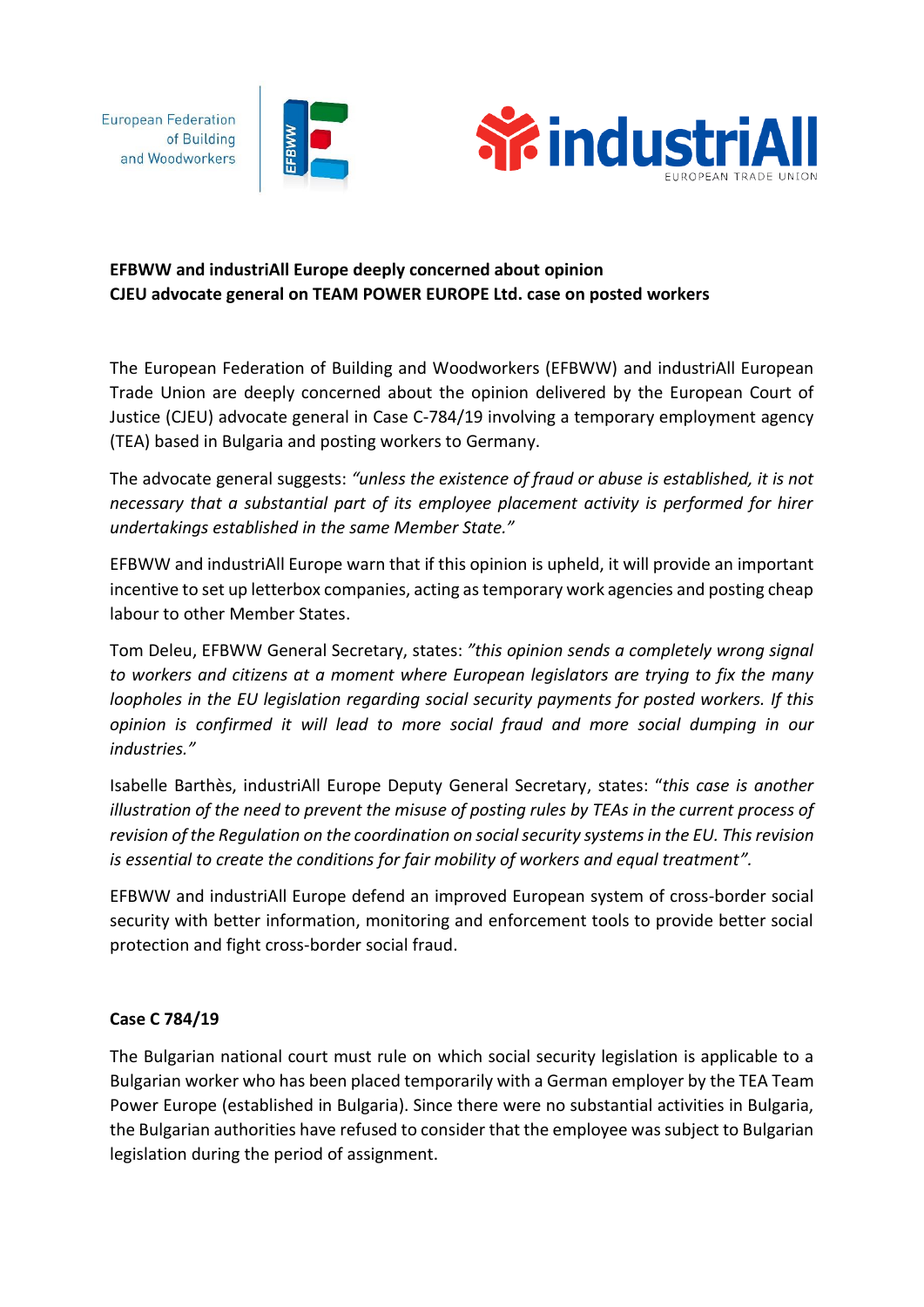To clarify this issue, the Bulgarian court asked the European Court of Justice to interpret the applicable legislation. On 10 December, the CJEU general advocate issued his opinion on the subject. The advocate general considers that it is not necessary that a substantial part of a company's employee placement activity be performed in the same Member State where it is established, to consider this Member State as the place where it normally carries out its activities. In practice, this would mean that the company could develop its activities under the Bulgarian social security law – known to be more lucrative to posting companies.

## **EFBWW and IndustriAll Europe position - The consequences**

We warn about the highly dangerous consequences of this opinion, which could have a big impact on the internal EU labour market and would be an important step backwards in the trade unions' and legislators' efforts to fight social fraud and social dumping in the internal market. We must not go back to business as usual!

The EFBWW and industriAll Europe call on the European legislators to use the current revision of the regulations on the coordination on social security systems in Europe to combat letterbox companies posting workers across Europe using the lowest standards. The vague concept of "substantial activity" should be better defined. Rules need to make clear that substantial activity shall inter alia be measured by the working time of workers at the place of work. This general rule shall also apply to TEAs. If there is no or hardly any activity of the TEA in the country where the company is registered, the social security legislation of the receiving countries shall apply when posting workers.

The COVID-19 pandemic has exposed once again the precarious situation of many posted workers. It is clear that workers who are posted through TEAs, placement agencies and other intermediaries are amongst the most vulnerable.

EFBWW and industriAll Europe call for a total ban on posting through temporary work agencies and other intermediaries.

## **Contact:**

Paula Cravina de Sousa, EFBWW Press and Communication officer, +32 (0) 473 13 43 49

Andrea Husen-Bradley, industriAll Europe Press and Communication officer, +32 (0) 473 73 43 63

**The European Federation of Building and Woodworkers** (EFBWW) is the European Workers' Industry Federation for the following sectors: building, woodworking, forestry and allied industries and trades. The EFBWW has 76 affiliated unions in 34 countries and represents a total of 2,000,000 members.

**IndustriAll European Trade Union** represents the voice of 7 million working men and women across supply chains in manufacturing, mining and energy sectors across Europe. We aim to